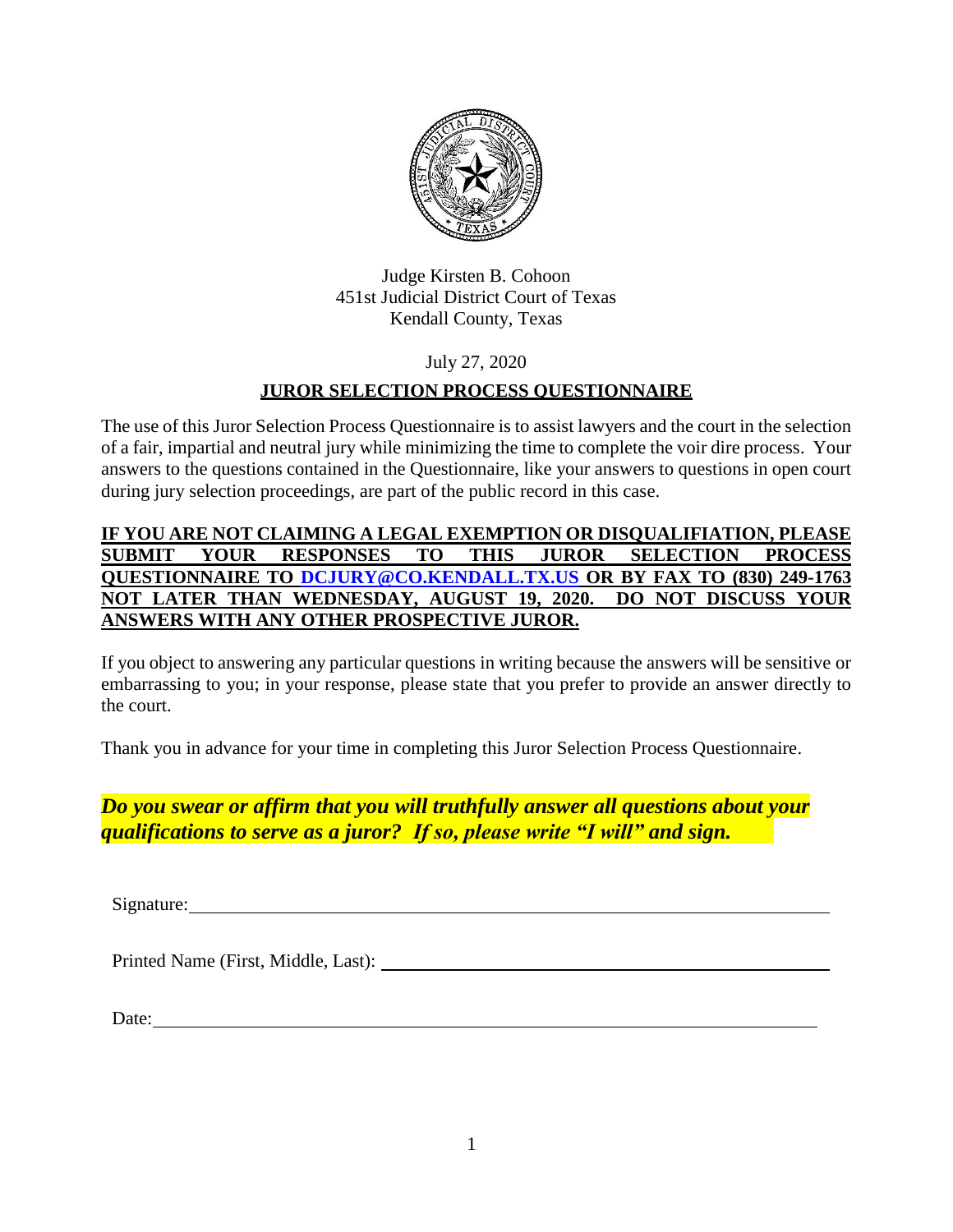# **General Background**

|  | 2. Gender: Male Female Prefer not to say                                                           |  |  |
|--|----------------------------------------------------------------------------------------------------|--|--|
|  | 3. What city / town do you live in?<br><u> 1989 - Johann Stoff, Amerikaansk politiker († 1908)</u> |  |  |
|  | 4. How long have you lived in Kendall County?                                                      |  |  |
|  | 5. How long have you lived at your current address? ____________________________                   |  |  |
|  |                                                                                                    |  |  |
|  | 7. Where did you grow up? (city, county, state) ________________________________                   |  |  |
|  | 8. What is your marital status? (please check appropriate box)                                     |  |  |
|  | How many years married? ______<br>Married                                                          |  |  |
|  | How long married? _______<br>Divorced                                                              |  |  |
|  | Separated<br>How long?                                                                             |  |  |
|  | Widowed<br>How long married? _______                                                               |  |  |
|  | Single (never married)                                                                             |  |  |
|  | Living with significant other How long? ______                                                     |  |  |
|  | 9. If you have children, stepchildren, or are the guardian of any children, please state:          |  |  |
|  | Age Do they live with you? Education* Occupation* Marital Status*<br><u>Sex</u>                    |  |  |
|  |                                                                                                    |  |  |
|  |                                                                                                    |  |  |
|  |                                                                                                    |  |  |
|  |                                                                                                    |  |  |

*Answers to questions marked with an \* are only required for adult children.*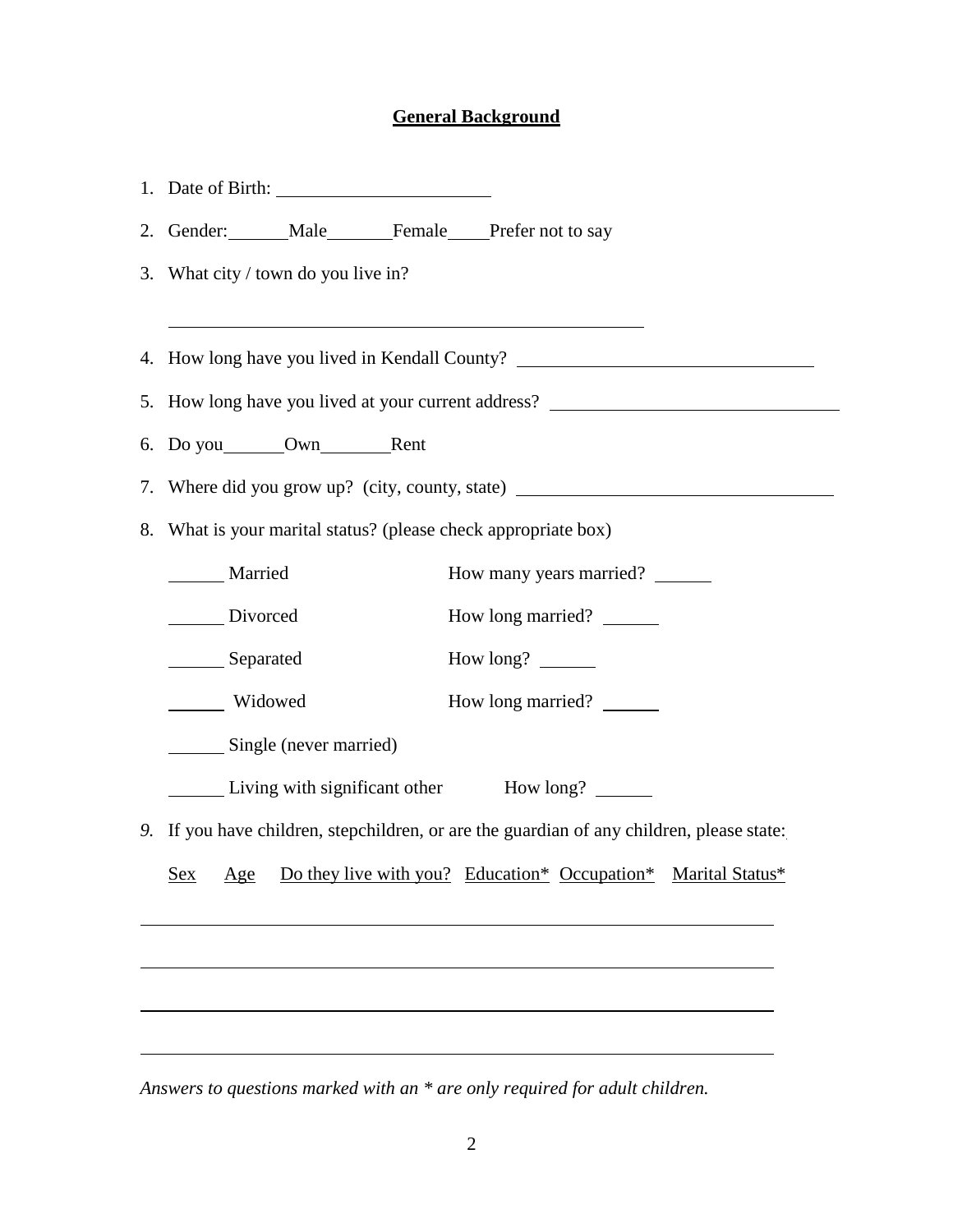10. Does anyone else live in your home, and if so what is their relationship to you, their age, and occupation?

| Employment |
|------------|
|------------|

- 11. What is your present job or occupation?
	- Full Time Part Time
	- Unemployed Disabled
	- \_\_\_\_\_\_\_\_\_ Retired \_\_\_\_\_\_\_\_\_\_\_\_\_\_\_\_\_\_Homemaker
	- Student
- 12. If employed, how long have you been so employed?
- 13. If you are retired, disabled, or recently changed employment, what was your last job or occupation?
	- And when  $\blacksquare$
- 14. Do/did you supervise others in your job? Yes No
- 15. Have you ever owned your own business? The Yes No

**IF YES**, please describe the nature of and name of the business:

- 16. If married or living with another person, what is your spouse or significant other's job or occupation?
- 17. If he or she is retired or unemployed, what was his or her occupation before retiring or being unemployed?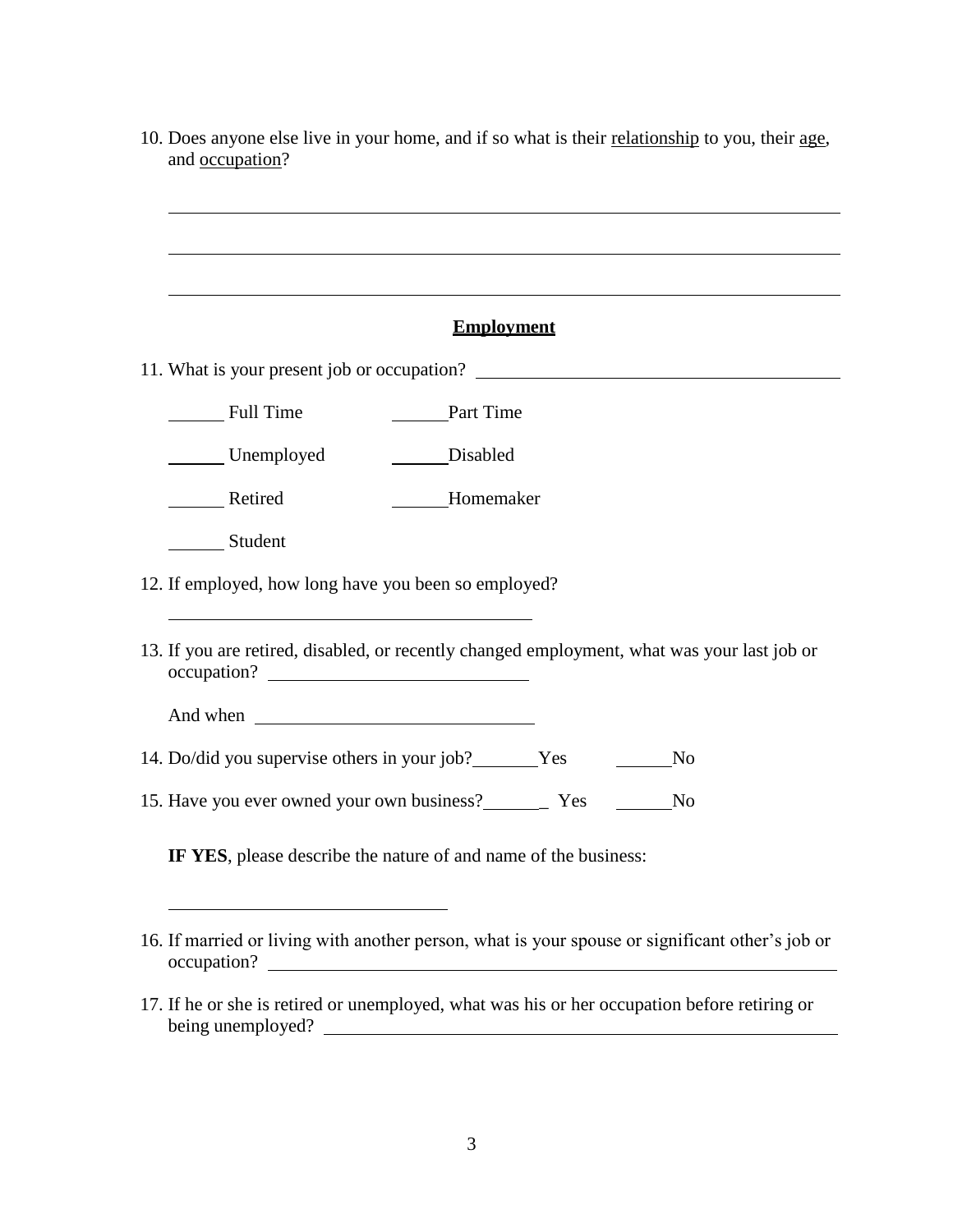#### **Education**

18. List schools attended, dates attended, major areas of study and degrees:

High School: College/Technical School: Graduate School:

- 19. If married or living with another person, what is your spouse or significant other's educational background?
- 20. Have you ever had any training, education, or jobs, or have you ever done any volunteer work in any of the following areas? (Check each one that applies to you.)

| Corrections/Jail/Prison  | Victims of Crimes              |
|--------------------------|--------------------------------|
| Counseling               | Firearms/Guns                  |
| <b>Forensic Sciences</b> | Security                       |
| Genetics/DNA             | Investigations                 |
| Justice System/Courts    | TV/Radio                       |
| Laboratory               | Law                            |
| Law Enforcement          | Local/State/Federal Government |
| Medicine/Nursing         | Mental Health                  |
| Pathology                | <b>Police Procedures</b>       |
| Psychology               | Science or Biology             |
| IF YES, please explain:  |                                |
|                          |                                |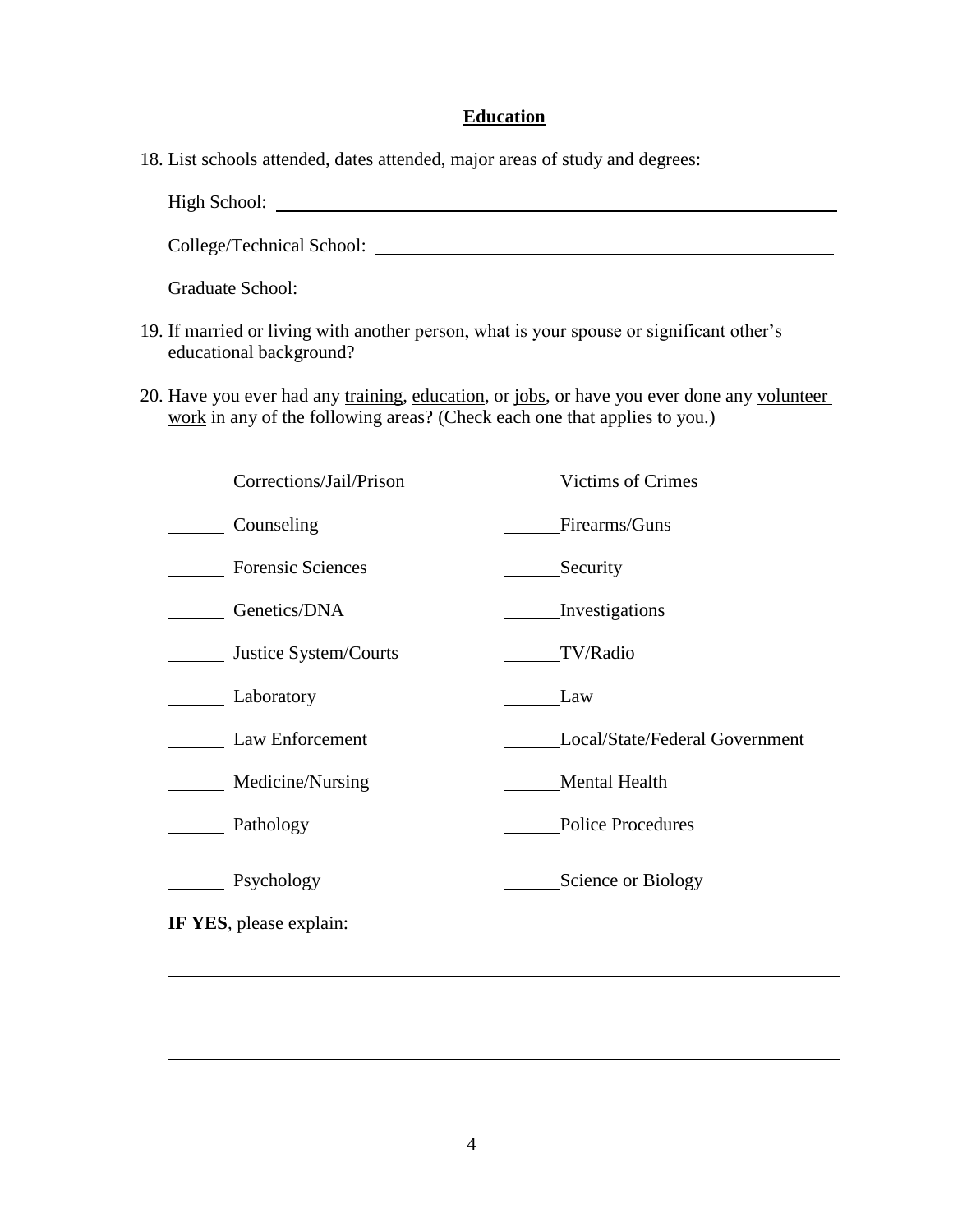# **Personal**

|                                                                                                                                                                                                                                                                                                                        | 21. What are your hobbies, major interests, recreational pastimes, and spare-time activities? |  |
|------------------------------------------------------------------------------------------------------------------------------------------------------------------------------------------------------------------------------------------------------------------------------------------------------------------------|-----------------------------------------------------------------------------------------------|--|
|                                                                                                                                                                                                                                                                                                                        |                                                                                               |  |
| 22. Please list all groups or organizations in which you participate or are a member. For<br>example: service clubs, civic groups, social groups, church or church groups, unions or<br>professional organizations, volunteer activities, educational or political groups,<br>neighborhood groups or self-help groups: |                                                                                               |  |
|                                                                                                                                                                                                                                                                                                                        | 23. Have you ever held a leadership position in any organization listed in response to the    |  |
| previous question?<br>Yes No                                                                                                                                                                                                                                                                                           |                                                                                               |  |
| 24. Where do you usually get your news? Check all that apply:                                                                                                                                                                                                                                                          |                                                                                               |  |
| Radio                                                                                                                                                                                                                                                                                                                  | Magazines                                                                                     |  |
| Newspapers                                                                                                                                                                                                                                                                                                             | Internet                                                                                      |  |
| ____ Television                                                                                                                                                                                                                                                                                                        | Word of Mouth                                                                                 |  |
| Other (please identify)                                                                                                                                                                                                                                                                                                |                                                                                               |  |
| 25. How often do you read the newspapers to get your news? Please check one box:<br>Daily                                                                                                                                                                                                                              |                                                                                               |  |
| 3 to 4 times a week                                                                                                                                                                                                                                                                                                    |                                                                                               |  |
| $\frac{1}{2}$ 1 to 2 times a week                                                                                                                                                                                                                                                                                      |                                                                                               |  |
| <b>Example 1</b> Rarely                                                                                                                                                                                                                                                                                                |                                                                                               |  |

Never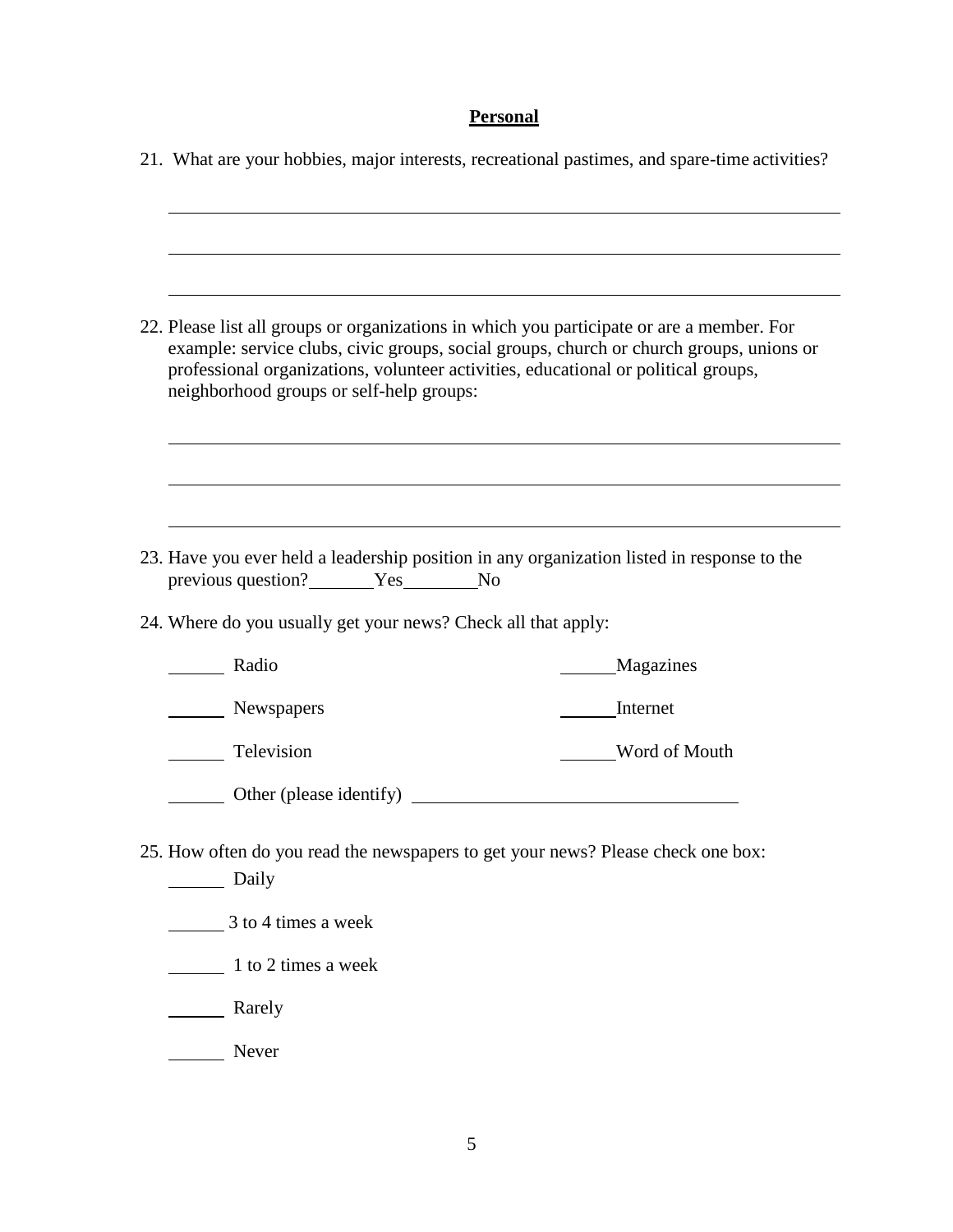26. How often do you watch television to get your news? Please check one box:

Daily

3 to 4 times a week

1 to 2 times a week

**Rarely** 

Never

27. How often do you listen to the radio to get your news? Please check one box:

Daily

3 to 4 times a week

1 to 2 times a week

**Rarely** 

Never

28. How often do you search the Internet to get your news? Please check one box:

Daily

3 to 4 times a week

1 to 2 times a week

**Rarely** 

Never

29. Which newspapers or magazines do you regularly read?

30. What television shows, if any, do you watch on a regular basis?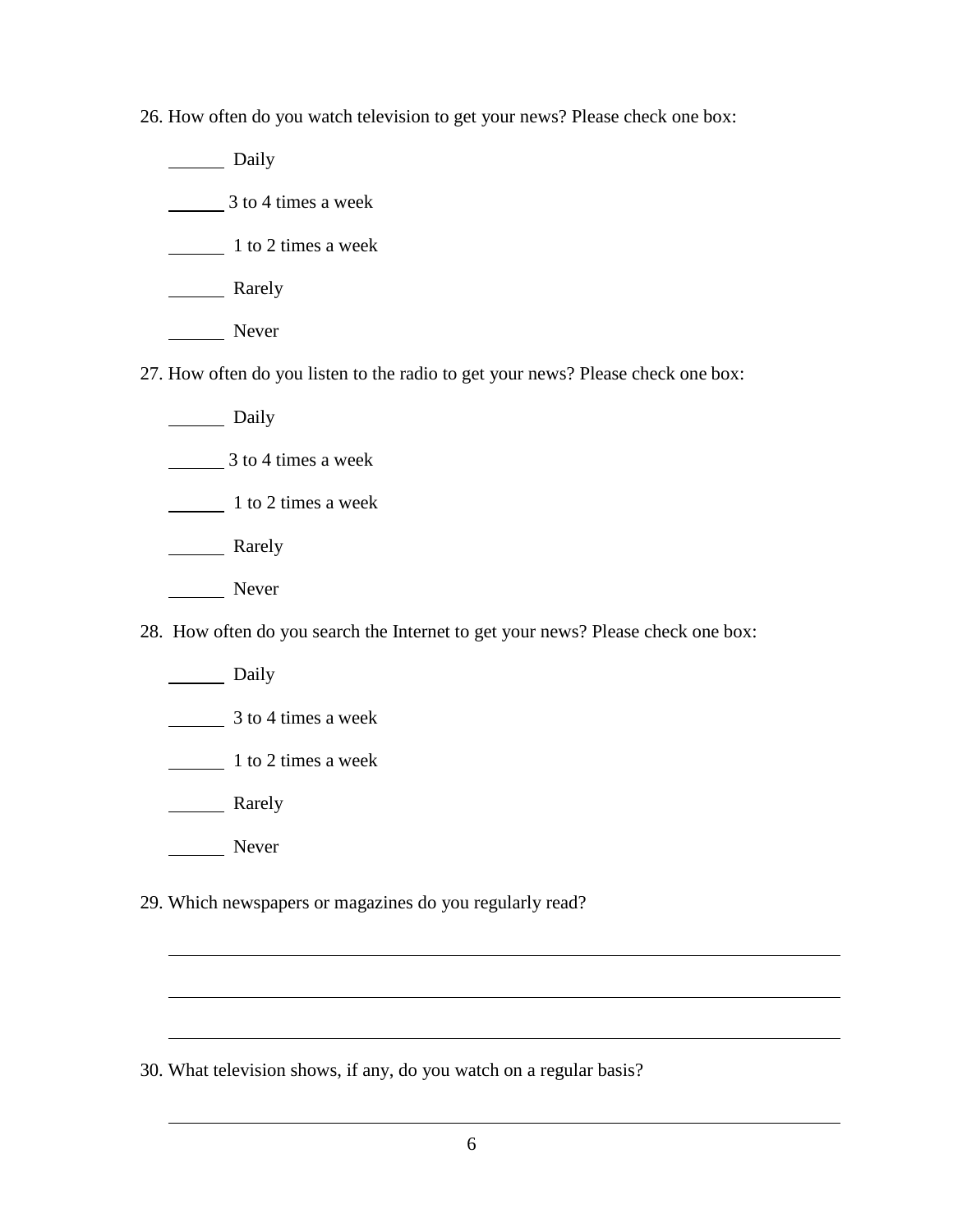#### **Military**

| 31. Were you ever in the military, including ROTC or National Guard? [Stester Mo                                                                                                                                         |  |  |  |  |
|--------------------------------------------------------------------------------------------------------------------------------------------------------------------------------------------------------------------------|--|--|--|--|
| IF YES, please answer the following:                                                                                                                                                                                     |  |  |  |  |
| What branch?<br>a.                                                                                                                                                                                                       |  |  |  |  |
| b. Dates of service?                                                                                                                                                                                                     |  |  |  |  |
| c. Rank or rating?                                                                                                                                                                                                       |  |  |  |  |
| d. Where were you stationed?                                                                                                                                                                                             |  |  |  |  |
| e. Character of discharge (honorable, general, etc.)? __________________________                                                                                                                                         |  |  |  |  |
| f.                                                                                                                                                                                                                       |  |  |  |  |
| g. Were you ever involved in combat? (if yes, when and where)                                                                                                                                                            |  |  |  |  |
| 32. If you were in the military, were you ever involved in any way with military law<br>enforcement, non-judicial punishment, courts martial, or administrative boards or<br>hearings? Yes No<br>IF YES, please explain: |  |  |  |  |
| ,我们也不能在这里,我们也不能在这里的时候,我们也不能不能不能不能不能不能不能不能不能不能不能不能不能。<br>第2012章 我们的时候,我们的时候,我们的时候,我们的时候,我们的时候,我们的时候,我们的时候,我们的时候,我们的时候,我们的时候,我们的时候,我们的时候,我<br><b>Law Enforcement and Judicial Contacts</b>                                 |  |  |  |  |

33. Under our system of justice, a defendant is presumed innocent until proven guilty beyond a reasonable doubt. Do you have any disagreements with this principle of law?

No Nes No

34. In order to find a defendant guilty, the state must prove his or her guilt beyond a reasonable doubt. If the state does not meet this burden, the defendant must be found not guilty. If the state does meet this burden, the defendant must be found guilty. Do you have any disagreements with these principles of law?

No Nes No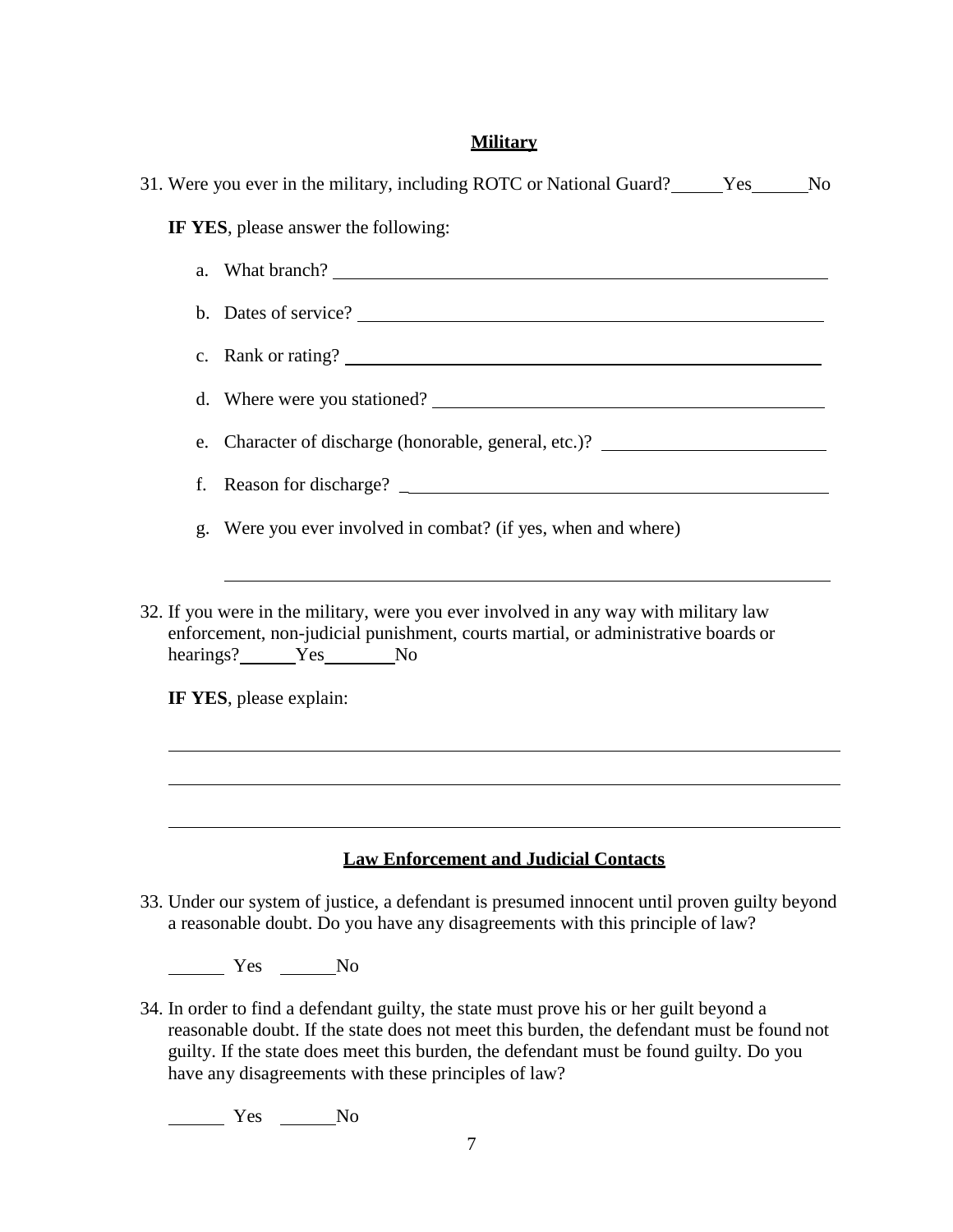35. The jury in this case will be instructed to: (1) Not read, watch, or listen to any news accounts about this trial until it is over; (2) Not conduct any independent research as to the law or facts of this case, including not researching the Defendant now or during the case, and; (3) Not talk to anyone *about the case*, not even to one another, until the jury retires to deliberate upon its verdict. Would you find it difficult to follow these instructions for any reasons?

No Nes No

36. Have you, a family member, or a close friend, ever been the victim of a crime, whether or not it was reported to law enforcement?

| Yes, I have | Yes, family or friend |  |
|-------------|-----------------------|--|
|-------------|-----------------------|--|

**IF YES**, what was the crime and what was the outcome?

37. Have you, a family member, or a close friend, ever been a witness to a crime, filed a report with a law enforcement agency, or had contact with a prosecutor's office?

| Yes, I have | Yes, family or friend | No |
|-------------|-----------------------|----|
|-------------|-----------------------|----|

**IF YES**, please explain:

38. Have you, a family member, or anyone close to you, ever been a suspect in, arrested for, or charged with, a criminal offense (not including minor parking or speeding type traffic offenses)? Yes No

**IF YES**, please explain: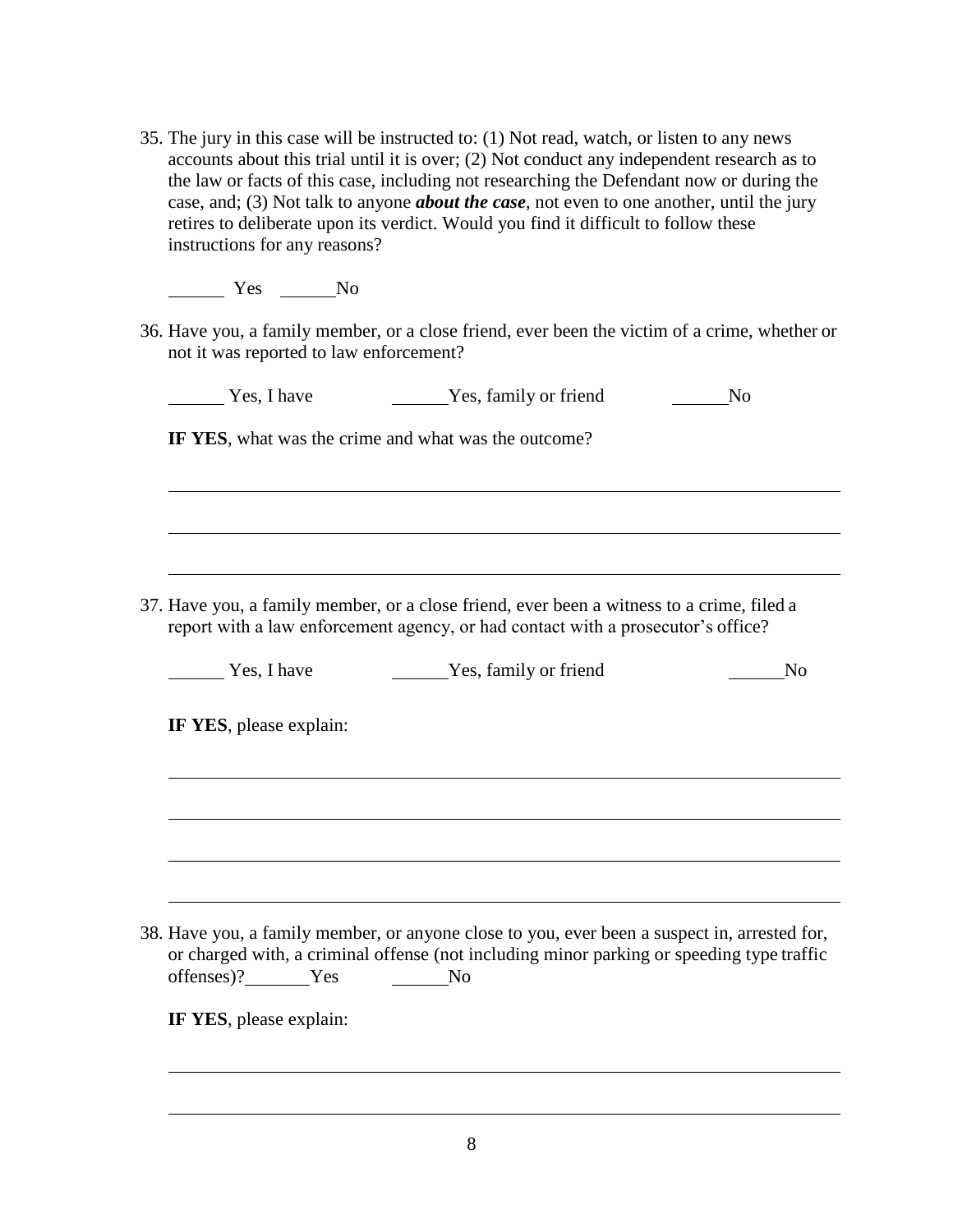| 39. If you answered yes to questions 36, 37, or 38, was there anything about your experiences<br>with law enforcement, attorneys, or the court system that you thought was unfair,<br>unpleasant, or not handled appropriately? ______Yes _________No                                                                                                                                                                                                                                                                                           |  |  |
|-------------------------------------------------------------------------------------------------------------------------------------------------------------------------------------------------------------------------------------------------------------------------------------------------------------------------------------------------------------------------------------------------------------------------------------------------------------------------------------------------------------------------------------------------|--|--|
| IF YES, please explain:                                                                                                                                                                                                                                                                                                                                                                                                                                                                                                                         |  |  |
|                                                                                                                                                                                                                                                                                                                                                                                                                                                                                                                                                 |  |  |
| 40. Have you ever had any particularly good or bad experiences with law enforcement officers?<br>$\frac{1}{\sqrt{1-\frac{1}{\sqrt{1-\frac{1}{\sqrt{1-\frac{1}{\sqrt{1-\frac{1}{\sqrt{1-\frac{1}{\sqrt{1-\frac{1}{\sqrt{1-\frac{1}{\sqrt{1-\frac{1}{\sqrt{1-\frac{1}{\sqrt{1-\frac{1}{\sqrt{1-\frac{1}{\sqrt{1-\frac{1}{\sqrt{1-\frac{1}{\sqrt{1-\frac{1}{\sqrt{1-\frac{1}{\sqrt{1-\frac{1}{\sqrt{1-\frac{1}{\sqrt{1-\frac{1}{\sqrt{1-\frac{1}{\sqrt{1-\frac{1}{\sqrt{1-\frac{1}{\sqrt{1-\frac{1}{\sqrt{1-\frac{1}{\sqrt{1-\frac{1$<br>$\sim$ No |  |  |
| IF YES, please explain:                                                                                                                                                                                                                                                                                                                                                                                                                                                                                                                         |  |  |
|                                                                                                                                                                                                                                                                                                                                                                                                                                                                                                                                                 |  |  |
| 41. Would you tend to believe the testimony of a police officer either more or less than the<br>testimony of any other witness?<br>Yes No<br>IF YES, please explain:                                                                                                                                                                                                                                                                                                                                                                            |  |  |
|                                                                                                                                                                                                                                                                                                                                                                                                                                                                                                                                                 |  |  |
| 42. Have you ever testified in court as a witness? _______Yes________No<br>IF YES, please explain:                                                                                                                                                                                                                                                                                                                                                                                                                                              |  |  |
|                                                                                                                                                                                                                                                                                                                                                                                                                                                                                                                                                 |  |  |
| 43. Have you ever previously served as a juror? _______ Yes _______ No                                                                                                                                                                                                                                                                                                                                                                                                                                                                          |  |  |
| When (year) Where (State, County)                                                                                                                                                                                                                                                                                                                                                                                                                                                                                                               |  |  |
| 9                                                                                                                                                                                                                                                                                                                                                                                                                                                                                                                                               |  |  |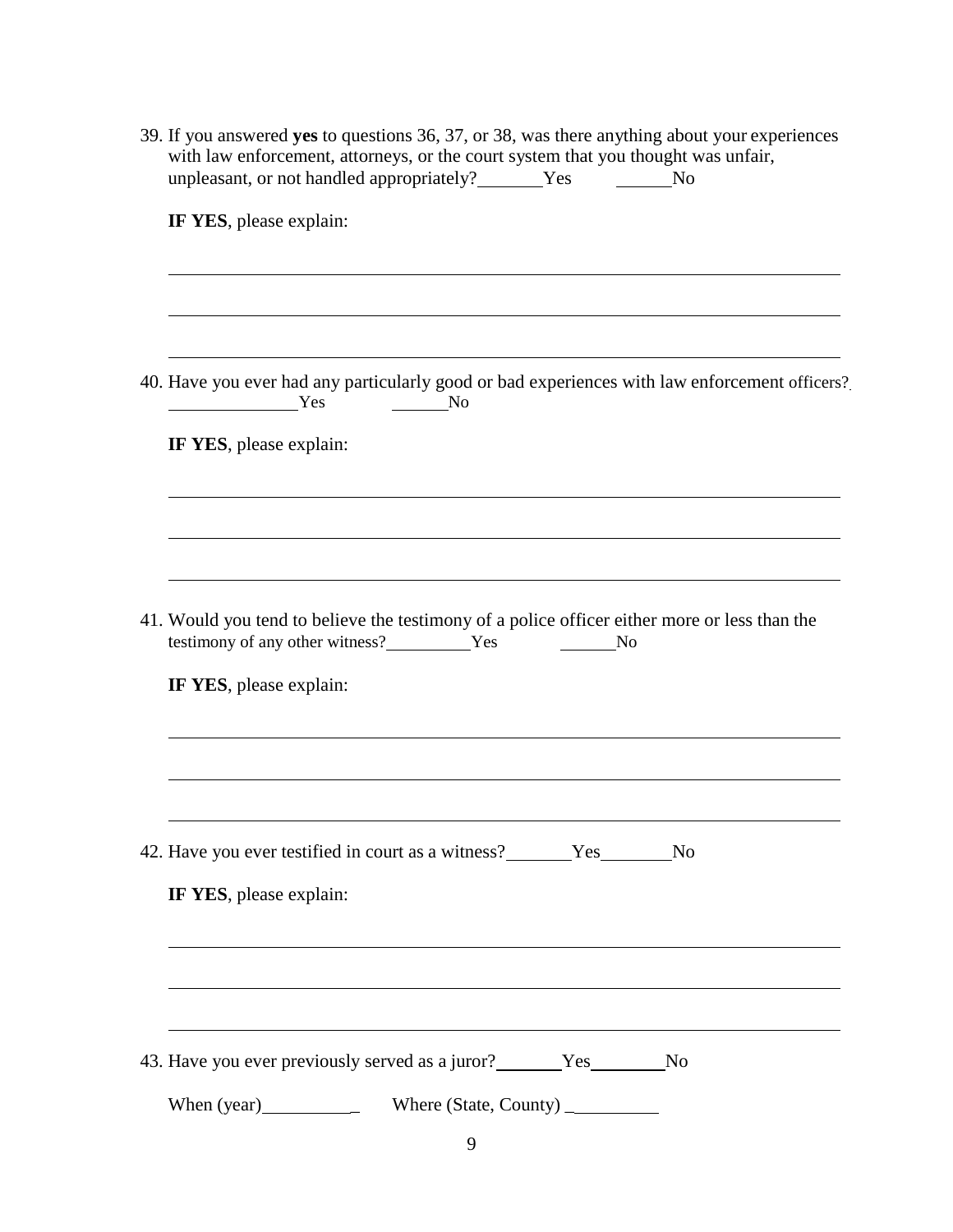| IF YES, was it a: | Criminal Case | Civil Case |
|-------------------|---------------|------------|
|-------------------|---------------|------------|

**IF YES**, without disclosing what the verdict was, did you reach a verdict?

No No No

44. Do you have any family members or close friends who are, or have been, employed with a law enforcement agency? Yes No

**IF YES**, please explain:

45. Are you presently involved with the District Attorney's office? Have you been so involved in the past? Do any of you have an ongoing relationship with this office?

Yes No

**IF YES**, please explain:

46. Do you have any moral, philosophical, or religious beliefs that would interfere with your ability to sit as a fair and impartial juror? Yes No

**IF YES**, please explain:

47. Do you have any physical problem that would prevent or make it difficult to serve as a juror? Yes No

**IF YES**, please explain: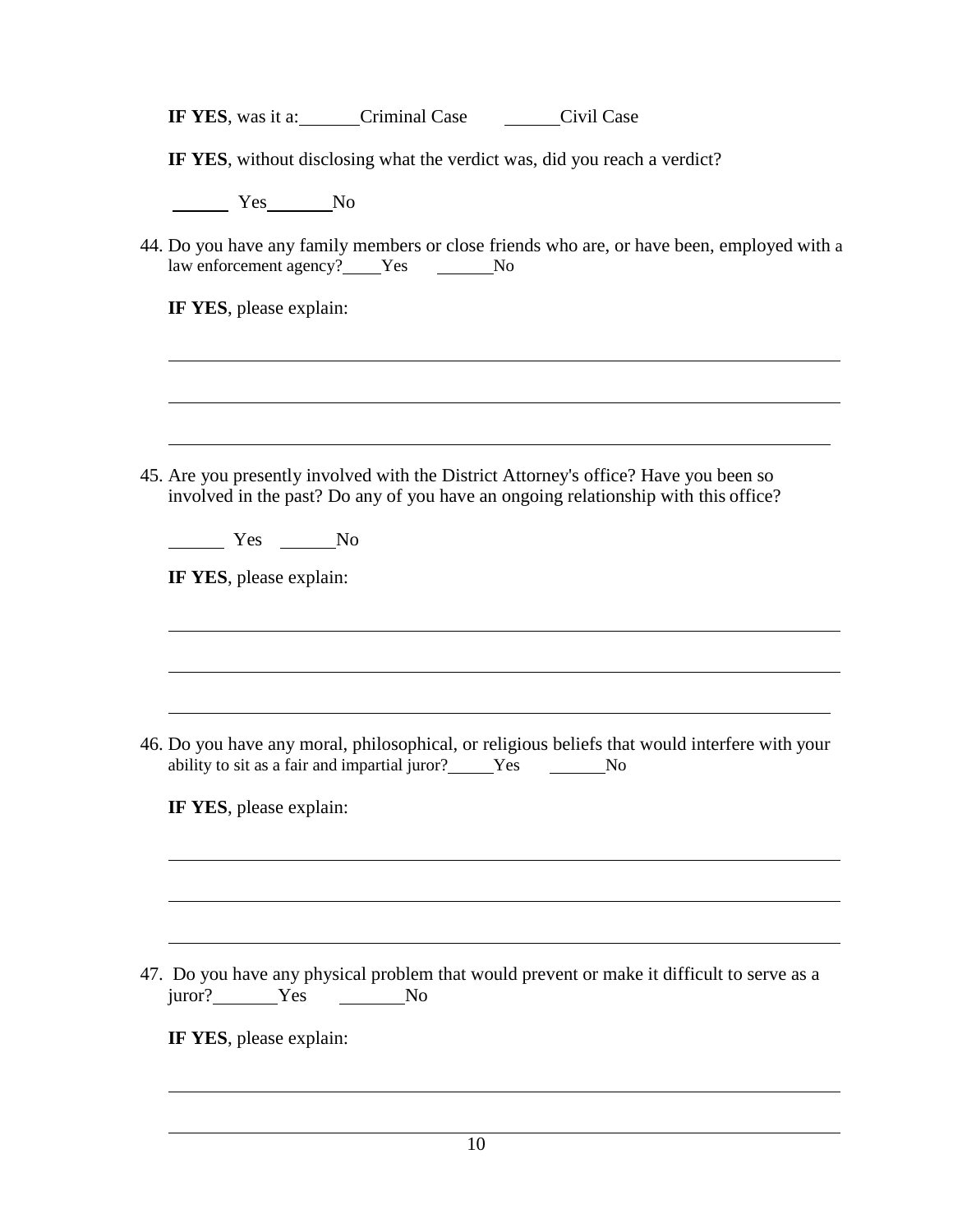48. Do you have any personal reasons that would interfere with your ability to be a fair and impartial juror? Yes No

**IF YES**, please explain:

49. Do you have any family responsibilities (such as full-time care of young children or an elderly person) that would interfere with your service as a juror? Yes No **IF YES**, please explain:

50. Is there anything else that the court or the parties should know about you that may impact your ability to be a fair and impartial juror in this case? Yes No

**IF YES**, please explain:

51. This trial may last through Friday, August 28, 2020. Jury service is typically performed during business hours, approximately 8 a.m. to 5 p.m., unless a jury themselves decides to extend their deliberations into the evening hours. Is there a reason (professional, personal, or otherwise) that would impede your ability to sit as a juror in this case?

Yes No

**IF YES**, please explain: